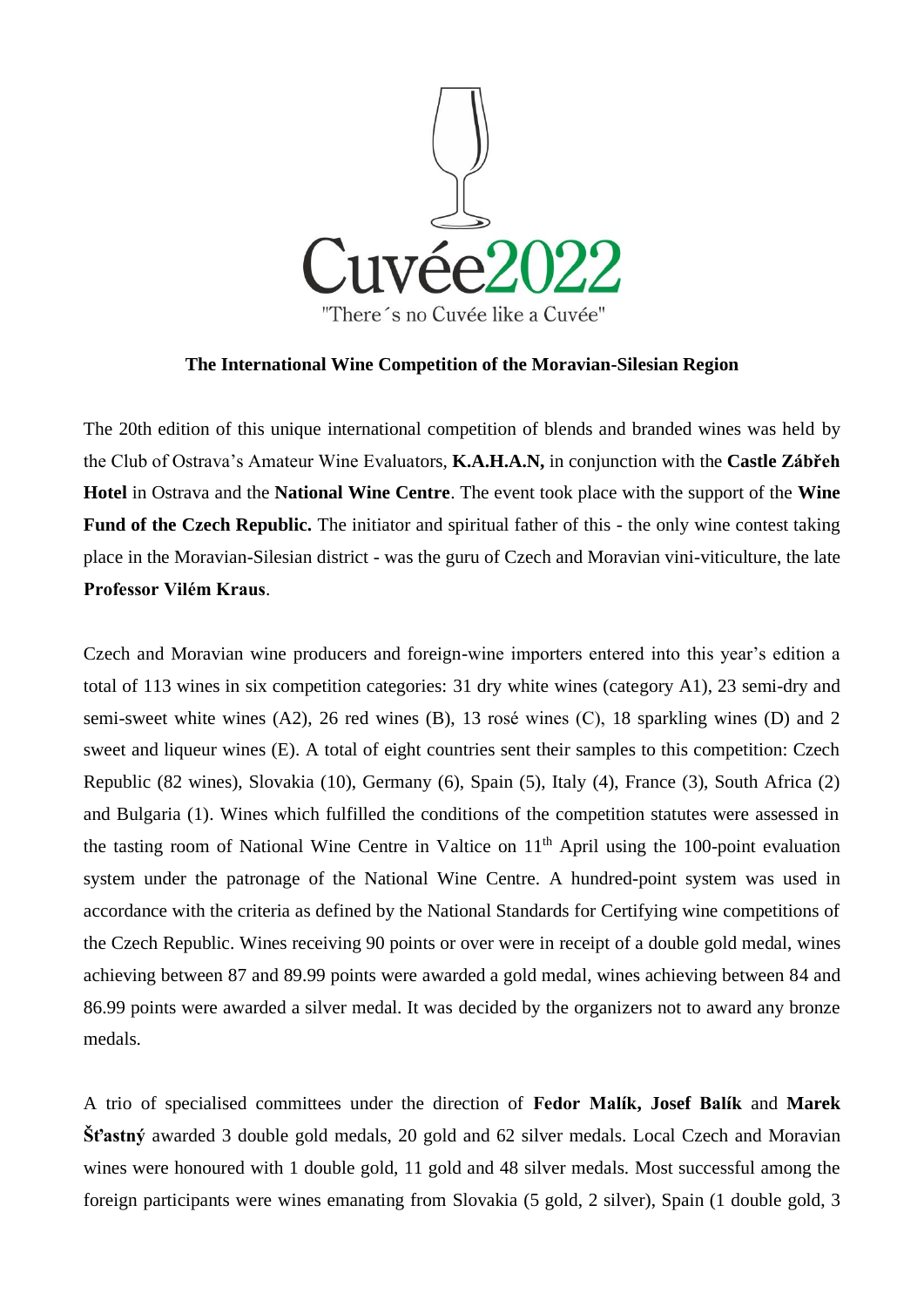gold, 1 silver), Germany (6 silver), followed by Italy (3 silver), France (1 gold, 1 silver), Bulgaria (1 double gold) and South Africa (1 silver).

The title of Champion in the category of dry white wines was awarded to coupage **Morava Classic Rheinriesling / Welschriesling 2020** *(Zámecké vinařství Bzenec, Czech Republic)*. The red-wine champion was **Petit Enira 2017** *(Domaine Bessa Valley, Bulgaria; imported by Prowine)* made from Cabernet Sauvignon, Merlot, Syrah and Petit Verdot. The title of National Winner for the best-rated red wine of local provenance went to assemblage of Neronet and Merlot **Element Ignis 2018** *(Vinař Jiří Uherek, Czech Republic)*. The winner in the merged category of semi-dry and semi-sweet white wines and the sweet and liqueur wines was cuvée **Noviny 2021** *(Ľubomír Jelemenský, Slovakia)* produced from the Solaris and Muscaris. The victor in the Rosé and/or Blanc de Noirs category was coupage of Cabernet Sauvignon and Pinot Noir **Element Ventus 2021** *(Vinař Jiří Uherek, Czech Republic)*. The winner in the sparkling-wine category was **Cava Josep Ventosa Premium Brut NV**  *(Josep Ventosa, Spain; imported by Winaři store)*, assemblage of Xarello, Parellada, Macabeo and Chardonnay. The domestic producer *Zámecké vinařství Bzenec* has received an award for the Best Overall Collection of Wines.

Champion titles were also handed out in the frame of **Cuvée Ostrava Wine Exhibition** at Castle Zábřeh Hotel on 5<sup>th</sup> May by the **Committee of the Lay Public**. These results permit wine producers and importers to compare the opinions of the specialists with those of wine aficionados. The Champions as chosen by the lay public were **Cuvée Premium 2017** *(Panonia Winery – Vinárstvo Golguz, Slovakia)* made of Pinot blanc, Pinot gris and Chardonnay, as well as South African "Bordeaux-blend" of Cabernet Sauvignon, Merlot, Petit Verdot and Cabernet franc **Max 2017** *(Miles Mossop Wines, imported by Pinot)*. National winners were **Morava Classic Riesling / Welschriesling 2020** *(Zámecké vinařství Bzenec, Czech Republic)* and coupage **Zweigelt / Merlot 2019** *(Vinařství Baloun, Czech Republic)*. The winners in the individual categories were assamblage of Welschriesling and Sylvaner **Cuvée Blanc 2021** *(ZD Němčičky, Czech Republic)*, then **Cuvée Rosé 2021** *(Vinařství Doležal, Czech Republic)* and **Cava Josep Ventosa Premium Brut NV** *(Josep Ventosa, imported by Winaři store)*.

The results from this - the one and only international wine competition taking place in Northern Moravia - were made public on the same day at the **Cuvée Ostrava Wine Exhibition** in Zábřeh Castle. Professor Fedor Malík inaugurated the accompanying programme with his traditional tutored tasting of "*Slovak wines at 5 o'clock*". Thereafter the wine exhibition was made freely accessible to the general public to the plangent sounds of Moravian dulcimer music, while visitors could sample